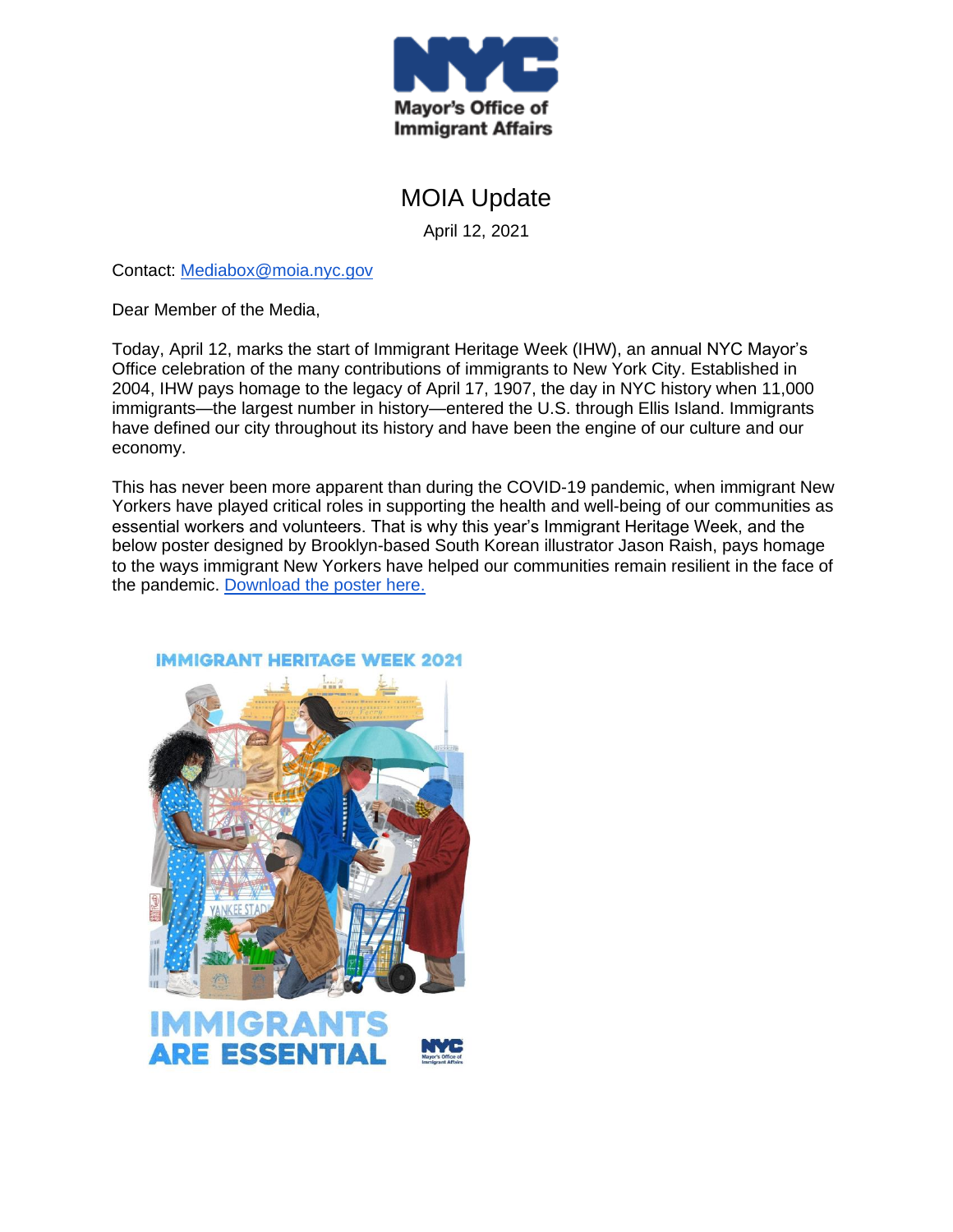This year's celebration features an exciting roster of virtual events designed by the NYC Mayor's Office of Immigrant Affairs (MOIA) and community partners that build cross-cultural understanding between New Yorkers, celebrate immigrant culture and the arts, and highlight our collective work with NYC's diverse immigrant population. RSVP and keep up to date with the full schedule of events at [on.nyc.gov/IHWEvents.](https://www.facebook.com/events/189900186058625/)

We also invite you to share on social media about the week. See our graphics, posting text, videos, and more at: [on.nyc.gov/IHW2021Toolkit.](http://on.nyc.gov/IHW2021Toolkit) Follow MOIA on [Twitter](https://twitter.com/NYCImmigrants)[,](https://www.instagram.com/nycimmigrants/) [Instagram](https://www.instagram.com/nycimmigrants/)[,](https://www.facebook.com/nycimmigrants) [Facebook,](https://www.facebook.com/nycimmigrants) and [LinkedIn](https://www.linkedin.com/company/nyc-mayor) to see and share video profiles of immigrant New Yorkers who stepped up to support their communities during their moments of greatest need.

Please also share the following **COVID-19 and Citywide Updates** and **Immigration Policy Developments** with your network.

As a reminder, many [City services](https://www1.nyc.gov/site/immigrants/help/city-services.page) are available for all New Yorkers. Immigration status does not matter. Download and print a quick and easy road map of city services:

[English](https://www1.nyc.gov/assets/immigrants/downloads/pdf/moia-one-pager-4-english.pdf) | [shqip](https://www1.nyc.gov/assets/immigrants/downloads/pdf/moia-one-pager-4-albanian.pdf) | [العربية](https://www1.nyc.gov/assets/immigrants/downloads/pdf/moia-one-pager-4-arabic.pdf) | [বাঙালি](https://www1.nyc.gov/assets/immigrants/downloads/pdf/moia-one-pager-4-bengali.pdf) | [简化字](https://www1.nyc.gov/assets/immigrants/downloads/pdf/moia-one-pager-4-simplified-chinese.pdf) | [正體字](https://www1.nyc.gov/assets/immigrants/downloads/pdf/moia-one-pager-4-traditional-chinese.pdf) | [فارسی](https://www1.nyc.gov/assets/immigrants/downloads/pdf/moia-one-pager-4-farsi.pdf) | [Français](https://www1.nyc.gov/assets/immigrants/downloads/pdf/moia-one-pager-4-french.pdf) | [Fulani \(Fulfulde\)](https://www1.nyc.gov/assets/immigrants/downloads/pdf/moia-one-pager-4-fulani.pdf) | [Kreyòl Ayisyen](https://www1.nyc.gov/assets/immigrants/downloads/pdf/moia-one-pager-4-haitian-creole.pdf) | [Hausa](https://www1.nyc.gov/assets/immigrants/downloads/pdf/moia-one-pager-4-hausa.pdf) | [ह िंदी](https://www1.nyc.gov/assets/immigrants/downloads/pdf/moia-one-pager-4-hindi.pdf) | [日本語](https://www1.nyc.gov/assets/immigrants/downloads/pdf/moia-one-pager-4-japanese.pdf) | [한국어](https://www1.nyc.gov/assets/immigrants/downloads/pdf/moia-one-pager-4-korean.pdf) | [Lingala](https://www1.nyc.gov/assets/immigrants/downloads/pdf/moia-one-pager-4-lingala.pdf) | [Maninka](https://www1.nyc.gov/assets/immigrants/downloads/pdf/moia-one-pager-4-malinke.pdf) | [नेपाली](https://www1.nyc.gov/assets/immigrants/downloads/pdf/moia-one-pager-4-nepali.pdf) | [Polskie](https://www1.nyc.gov/assets/immigrants/downloads/pdf/moia-one-pager-4-polish.pdf) | <u>[Português](https://www1.nyc.gov/assets/immigrants/downloads/pdf/moia-one-pager-4-portuguese.pdf) | [ਪੰਜਾਬੀ](https://www1.nyc.gov/assets/immigrants/downloads/pdf/moia-one-pager-4-punjabi.pdf) | [русский](https://www1.nyc.gov/assets/immigrants/downloads/pdf/moia-one-pager-4-russian.pdf) | [Español](https://www1.nyc.gov/assets/immigrants/downloads/pdf/moia-one-pager-4-spanish.pdf) | [Tagalog](https://www1.nyc.gov/assets/immigrants/downloads/pdf/moia-one-pager-4-tagalog.pdf) | क्ष्क्ष्ख | [Twi \(Akan\)](https://www1.nyc.gov/assets/immigrants/downloads/pdf/moia-one-pager-4-twi.pdf) | [اردو](https://www1.nyc.gov/assets/immigrants/downloads/pdf/moia-one-pager-4-urdu.pdf) | [oʻzbek](https://www1.nyc.gov/assets/immigrants/downloads/pdf/moia-one-pager-4-uzbek.pdf) | Tiếng</u> [Việt](https://www1.nyc.gov/assets/immigrants/downloads/pdf/moia-one-pager-4-vietnamese.pdf) | [Wolof](https://www1.nyc.gov/assets/immigrants/downloads/pdf/moia-one-pager-4-wolof.pdf) | [יידיש](https://www1.nyc.gov/assets/immigrants/downloads/pdf/moia-one-pager-4-yiddish.pdf)

# **COVID-19 and Citywide Updates**

### **Free Halal Meals for Ramadan at NYC Department of Education Meal Hubs**

During Ramadan, from April 12 to May 12, the free Grab and Go meals at some NYC Department of Education school sites in communities with high populations of halalobservant New Yorkers will include additional halal meat options. New Yorkers can visit the [NYC Department of Education Community Meals website](https://www.schools.nyc.gov/school-life/food/community-meals) to find these locations. As always, a halal vegetarian option will also be available at all sites citywide.

### **COVID-19 Vaccine Updates**

**As of April 6, all New Yorkers over 16 years of age and older are eligible for the COVID-19 vaccine**. Visit [nyc.gov/covidvaccinedistribution](http://nyc.gov/covidvaccinedistribution) for the full eligibility list, and schedule a vaccination appointment at [vax4nyc.nyc.gov](http://vax4nyc.nyc.gov/) or call 877-VAX-4NYC.

**New York City launched an NYC Mobile Vaccination Bus to help vaccinate some of the hardest-to-reach New Yorkers.** This past week, the bus visited Sunset Park to vaccinate restaurant workers and restaurant delivery workers. The bus will visit neighborhoods across the five boroughs distributing between 150 and 200 doses of Johnson & Johnson vaccines each day. If you are a restaurant worker, appointments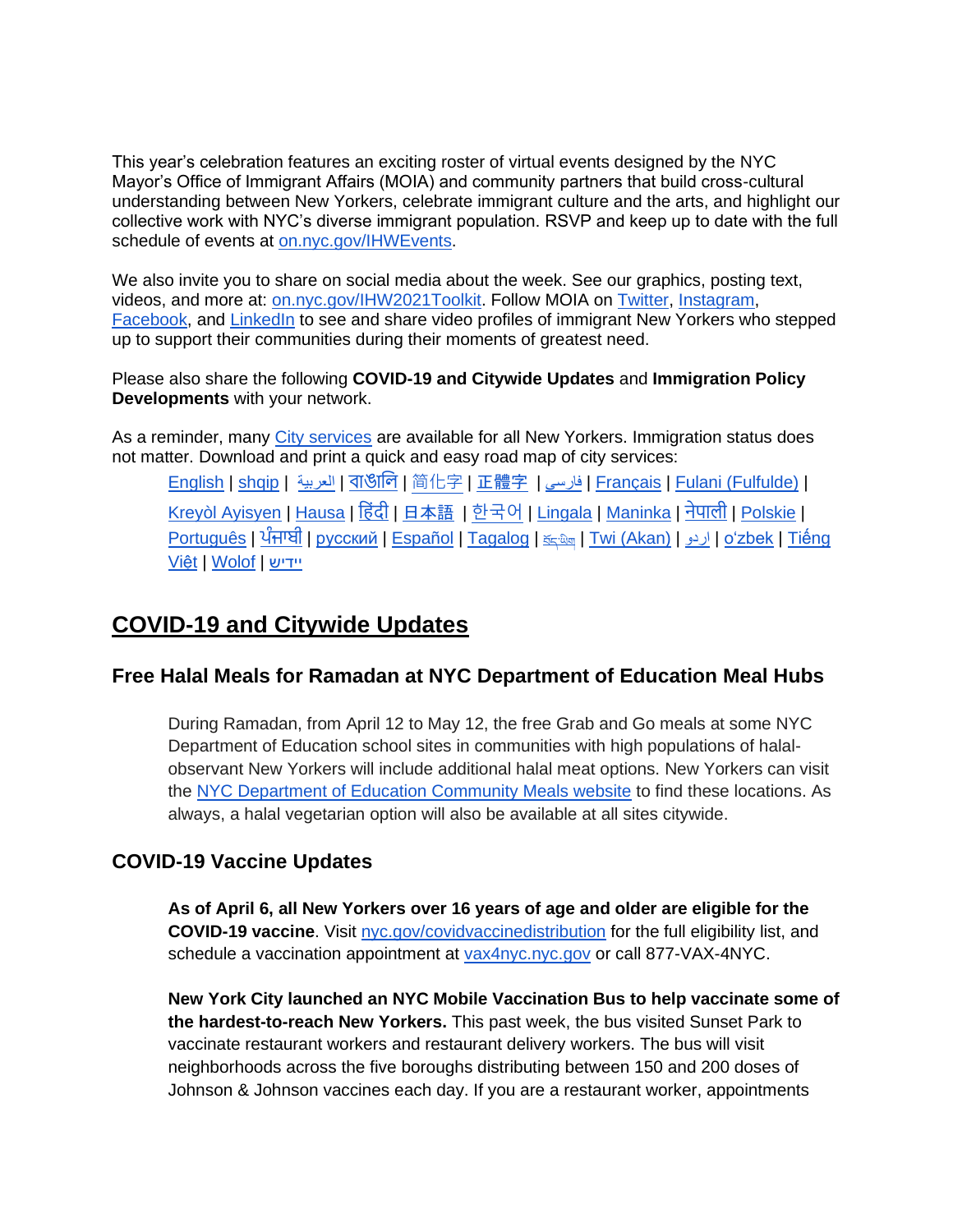can be scheduled by emailing [vaccbus@roarnewyork.org](mailto:vaccbus@roarnewyork.org) or by calling 1-833-ROAR-NYC (1-833-762-7692). Walk-up appointments will also be accepted when available.

**New Yorkers ages 75 and older can walk into more vaccine sites.** No appointment is needed. To see the clinics in your area, please go to [vaccinefinder.nyc.gov](https://vaccinefinder.nyc.gov/) or call 877- VAX4NYC (877-829-4692).

**Although the vaccines were developed very quickly, this does not mean that any corners were cut during their development.** NYC's Commissioner of Health, Dr. Chokshi, recently joined the President of the United States' Chief Medical Advisor, Dr. Anthony Fauci, for a conversation correcting common misconceptions about the COVID-19 virus vaccines. [Watch and share this clip](https://www.instagram.com/p/CMTCMmpDVwo/?igshid=4y2nmnn70osj) of their discussion to help New Yorkers understand why the COVID-19 vaccines are safe, effective, and important for everyone.

**Watch & Share: MOIA hosts multilingual virtual community town halls to share the latest information about COVID-19 resources and address misconceptions.** [Share](https://www.facebook.com/watch/118622031512497/781851152683964)  [videos](https://www.facebook.com/watch/118622031512497/781851152683964) in Spanish, Mandarin, Cantonese, Korean, Arabic, Bangla, Urdu, Nepali, and Russian to help our communities stay informed about their rights and resources.

[Download](https://drive.google.com/drive/folders/1rHGg-IL0smzJiaKomA2YBoJuklfGmRGt?usp=sharing) and share messaging and graphics available in 29 languages—including Tibetan, Punjabi, Farsi, Hausa, and Wolof—that address community members' hesitancy to get the vaccine. Translated messages include:

- The COVID-19 vaccines are FREE for every New Yorker.
- Getting vaccinated will not impact your immigration status.
- New Yorkers can use IDNYC to prove age and residency for COVID-19 vaccine eligibility.
- New Yorkers with underlying conditions do not need a doctor's note or medical records to get the vaccine.

#### **Graphics: What to Know About COVID-19 Vaccines (PNG)**

<u>[Shqip](https://drive.google.com/drive/folders/1fCQIuGi5uvwxxGW-0I-xg_myqO6NoZjd?usp=sharing) | هَرْشَن | বাংলা | [English](https://drive.google.com/drive/folders/1e-Yfz7VanL9br_pPGDFebYKY8PPmbviZ?usp=sharing) | [فارسی](https://drive.google.com/drive/folders/1-8XN5UgmpkVpSsaNq7NyZDai4dmWg0pW?usp=sharing) | [Français](https://drive.google.com/drive/folders/1-AUQtfOET2Wagv9_oGNqrbdikozNm46B?usp=sharing) | [Kreyòl ayisyen](https://drive.google.com/drive/folders/1VAYB3Rd4A7bYQXKPbK7ZltcyHpOHrA5Y?usp=sharing) | [Hausa](https://drive.google.com/drive/folders/1-JAIm8SliycIUqTPbNz1DqnnUGhC_TpN?usp=sharing) (اَلْعَرَبِيَّة | Shqip</u> ĺ [Italiano](https://drive.google.com/drive/folders/1-RNU4rfaSwrRayZGiYQIhPib2ZHLCbc5?usp=sharing) | [한국어](https://drive.google.com/drive/folders/1-TRzJL-o5lcoHnO9j3tEFxXUjDNWS0y4?usp=sharing) | [नेपाली](https://drive.google.com/drive/folders/1-UVJrqXDBom89BxZtryKMe-3pLtPovze?usp=sharing) | [Polski](https://drive.google.com/drive/folders/1-WmX3joVNfrtXd7am2KUhK53vUQ5EiIx?usp=sharing) | <u>Português | [ਪੰਜਾਬੀ](https://drive.google.com/drive/folders/1-YpCrzZQYk4fB_UO8w4pshRKOGIWddpe?usp=sharing) | پنجابی | [Русский](https://drive.google.com/drive/folders/1-qn9Uy6K31aJLClRxvNomnXTNiIk7GIy?usp=sharing)</u> | [简](https://drive.google.com/drive/folders/1-yMyJ8JYfj_ze3Zx2KzhtyNh3OWs7Oi7?usp=sharing)[体中文](https://drive.google.com/drive/folders/1-yMyJ8JYfj_ze3Zx2KzhtyNh3OWs7Oi7?usp=sharing) | <u>[繁體中](https://drive.google.com/drive/folders/10OrEH0bnTMIlbBlUCnHbsSkF9Lgd9-Q8?usp=sharing)</u> [文](https://drive.google.com/drive/folders/10OrEH0bnTMIlbBlUCnHbsSkF9Lgd9-Q8?usp=sharing) | <u>Español | [Tagalog](https://drive.google.com/drive/folders/14Mv2HbzkaY10iXJCfMMXnpmWdtKjvzsN?usp=sharing) | <sup>"</sup>เทย | خر[د](https://drive.google.com/drive/folders/10Xw2XzGvyQeYlIbp1Ej51hm6ego2J4PU?usp=sharing)ُو | [Tiếng Việt](https://drive.google.com/drive/folders/1z15tmks8YkP02U4l98zetJFaW_Nr-j-_?usp=sharing) | [Wolof](https://drive.google.com/drive/folders/10aKjhmv_nRKZ-TBz5EgU7-laRA7uqaFr?usp=sharing) | ייִדיש</u> |

Additional resources with information about the COVID-19 vaccine are available in multiple languages. Go to [nyc.gov/covidvaccine,](http://nyc.gov/covidvaccine) scroll down to "Additional Resources" and click "Download/Read."

**Palm Card: What New Yorkers Need to Know About COVID-19 Vaccines (PDF)** <u>[English](https://www1.nyc.gov/assets/doh/downloads/pdf/covid/covid-19-vaccines-faq-palm-card.pdf) | [Español](https://www1.nyc.gov/assets/doh/downloads/pdf/covid/covid-19-vaccines-faq-palm-card-sp.pdf) | [Русский](https://www1.nyc.gov/assets/doh/downloads/pdf/covid/covid-19-vaccines-faq-palm-card-ru.pdf)</u> | [繁體中文](https://www1.nyc.gov/assets/doh/downloads/pdf/covid/covid-19-vaccines-faq-palm-card-ch.pdf) | [简体中文](https://www1.nyc.gov/assets/doh/downloads/pdf/covid/covid-19-vaccines-faq-palm-card-sc.pdf) | [Kreyòl ayisyen](https://www1.nyc.gov/assets/doh/downloads/pdf/covid/covid-19-vaccines-faq-palm-card-cr.pdf) | [한국어](https://www1.nyc.gov/assets/doh/downloads/pdf/covid/covid-19-vaccines-faq-palm-card-ko.pdf) | <u>বাংলা</u> |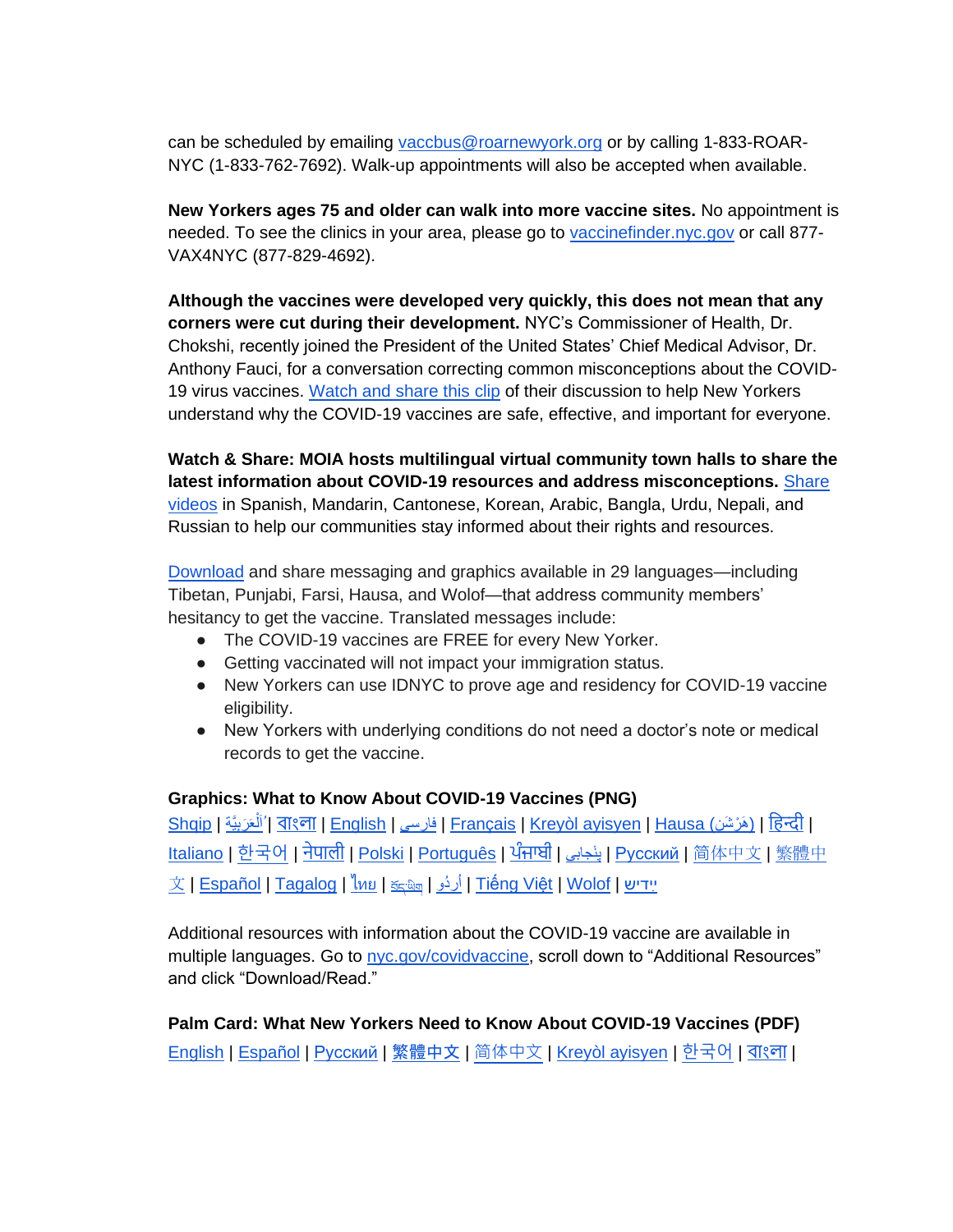<u>[Italiano](https://www1.nyc.gov/assets/doh/downloads/pdf/covid/covid-19-vaccines-faq-palm-card-it.pdf) | [Polski](https://www1.nyc.gov/assets/doh/downloads/pdf/covid/covid-19-vaccines-faq-palm-card-po.pdf) | [العربية](https://www1.nyc.gov/assets/doh/downloads/pdf/covid/covid-19-vaccines-faq-palm-card-ar.pdf) | मिपाली | مَوْس | [नेपाली](https://www1.nyc.gov/assets/doh/downloads/pdf/covid/covid-19-vaccines-faq-palm-card-ne.pdf) | انجابی | हिन्दी | [ਪੰਜਾਬੀ](https://www1.nyc.gov/assets/doh/downloads/pdf/covid/covid-19-vaccines-faq-palm-card-pbi.pdf) |</u> [Português](https://www1.nyc.gov/assets/doh/downloads/pdf/covid/covid-19-vaccines-faq-palm-card-pt.pdf) | [Shqiptar](https://www1.nyc.gov/assets/doh/downloads/pdf/covid/covid-19-vaccines-faq-palm-card-al.pdf) | [Tagalog](https://www1.nyc.gov/assets/doh/downloads/pdf/covid/covid-19-vaccines-faq-palm-card-tg.pdf) | [ไทย](https://www1.nyc.gov/assets/doh/downloads/pdf/covid/covid-19-vaccines-faq-palm-card-th.pdf) | ซะซิต | [Tiếng Việt](https://www1.nyc.gov/assets/doh/downloads/pdf/covid/covid-19-vaccines-faq-palm-card-vi.pdf) | [Wolof](https://www1.nyc.gov/assets/doh/downloads/pdf/covid/covid-19-vaccines-faq-palm-card-wo.pdf)

#### **NYC Stands Against Hate**

The City of New York stands firmly with our AAPI communities against all forms of hate, harassment, discrimination, and violence. As we come together to eradicate hate in our communities and build a stronger, more compassionate city, every New Yorker can play a role in protecting and supporting our Asian communities. Learn more at [nyc.gov/stopasianhate](http://nyc.gov/stopasianhate) and contact [trainings@cchr.nyc.gov](mailto:trainings@cchr.nyc.gov) to request a bystander intervention training for your organization.

**What is a hate crime?** The NYC Mayor's Office for the Prevention of Hate Crimes has created a fact sheet that details what a hate crime is and what one should do if you encounter a hate crime. View the fact sheet in: [English](https://www1.nyc.gov/assets/cchr/downloads/pdf/materials/OPHC_WhatIsAHateCrime_FINAL.pdf) | [Español \(Spanish\)](https://www1.nyc.gov/assets/cchr/downloads/pdf/materials/what-is-a-hate-crime_Spanish.pdf) | [عربى](https://www1.nyc.gov/assets/cchr/downloads/pdf/materials/what-is-a-hate-crime_Arabic.pdf) [\(Arabic\)](https://www1.nyc.gov/assets/cchr/downloads/pdf/materials/what-is-a-hate-crime_Arabic.pdf) | اردو ([Urdu\)](https://www1.nyc.gov/assets/cchr/downloads/pdf/materials/what-is-a-hate-crime_Urdu.pdf) | [Kreyòl Ayisyen \(Haitian Creole\)](https://www1.nyc.gov/assets/cchr/downloads/pdf/materials/what-is-a-hate-crime_Haitian-Creole.pdf) | [한국어](https://www1.nyc.gov/assets/cchr/downloads/pdf/materials/what-is-a-hate-crime_Korean.pdf) [\(Korean\)](https://www1.nyc.gov/assets/cchr/downloads/pdf/materials/what-is-a-hate-crime_Korean.pdf) | বাংলা [\(Bengali\)](https://www1.nyc.gov/assets/cchr/downloads/pdf/materials/what-is-a-hate-crime_Bengali.pdf) | [русский \(Russian\)](https://www1.nyc.gov/assets/cchr/downloads/pdf/materials/what-is-a-hate-crime_Russian.pdf) | [Français \(French\)](https://www1.nyc.gov/assets/cchr/downloads/pdf/materials/what-is-a-hate-crime_French.pdf) | [Polskie \(Polish\)](https://www1.nyc.gov/assets/cchr/downloads/pdf/materials/what-is-a-hate-crime_Polish.pdf) | [简体中文](https://www1.nyc.gov/assets/cchr/downloads/pdf/materials/what-is-a-hate-crime_Simplified-Chinese.pdf) [\(Chinese -](https://www1.nyc.gov/assets/cchr/downloads/pdf/materials/what-is-a-hate-crime_Simplified-Chinese.pdf) [Simplified\)](https://www1.nyc.gov/assets/cchr/downloads/pdf/materials/what-is-a-hate-crime_Simplified-Chinese.pdf) | [繁體中文](https://www1.nyc.gov/assets/cchr/downloads/pdf/materials/what-is-a-hate-crime_Traditional-Chinese.pdf) (Chinese - [Traditional\)](https://www1.nyc.gov/assets/cchr/downloads/pdf/materials/what-is-a-hate-crime_Traditional-Chinese.pdf)

As a reminder, if you are a victim of or witness a hate crime, call 911. When you call, say the name of your language if you need interpretation services. NYPD officers are not allowed to ask about your immigration status.

If you or someone you know has faced harassment or discrimination in any public place, in housing, or at work, contact the NYC Commission on Human Rights by calling 212- 416-0197 or by reporting it online at [nyc.gov/reportdiscrimination.](http://nyc.gov/reportdiscrimination) Reports can be filed anonymously. Discrimination and harassment on the basis of race, national origin, age, and disability (including having or being perceived to be exposed to COVID-19) is illegal under the New York City Human Rights Law.

If you are feeling stressed or anxious, NYC Well can connect you with confidential support and mental health care resources in your community and in your language. Call 888-NYC-WELL, text "WELL" to 65173, or chat online at [nyc.gov/nycwell.](http://nyc.gov/nycwell)

#### **Ranked Choice Voting is Here!**

On June 22, millions of New Yorkers citywide will use Ranked Choice Voting in the upcoming Primary Elections. Ranked Choice Voting is a new system of voting in which you can rank up to five candidates in order of preference, which will now be used in all primary and special elections in NYC. With so much at stake in local elections and the implementation of a new system of voting, public education is even more important than ever this year.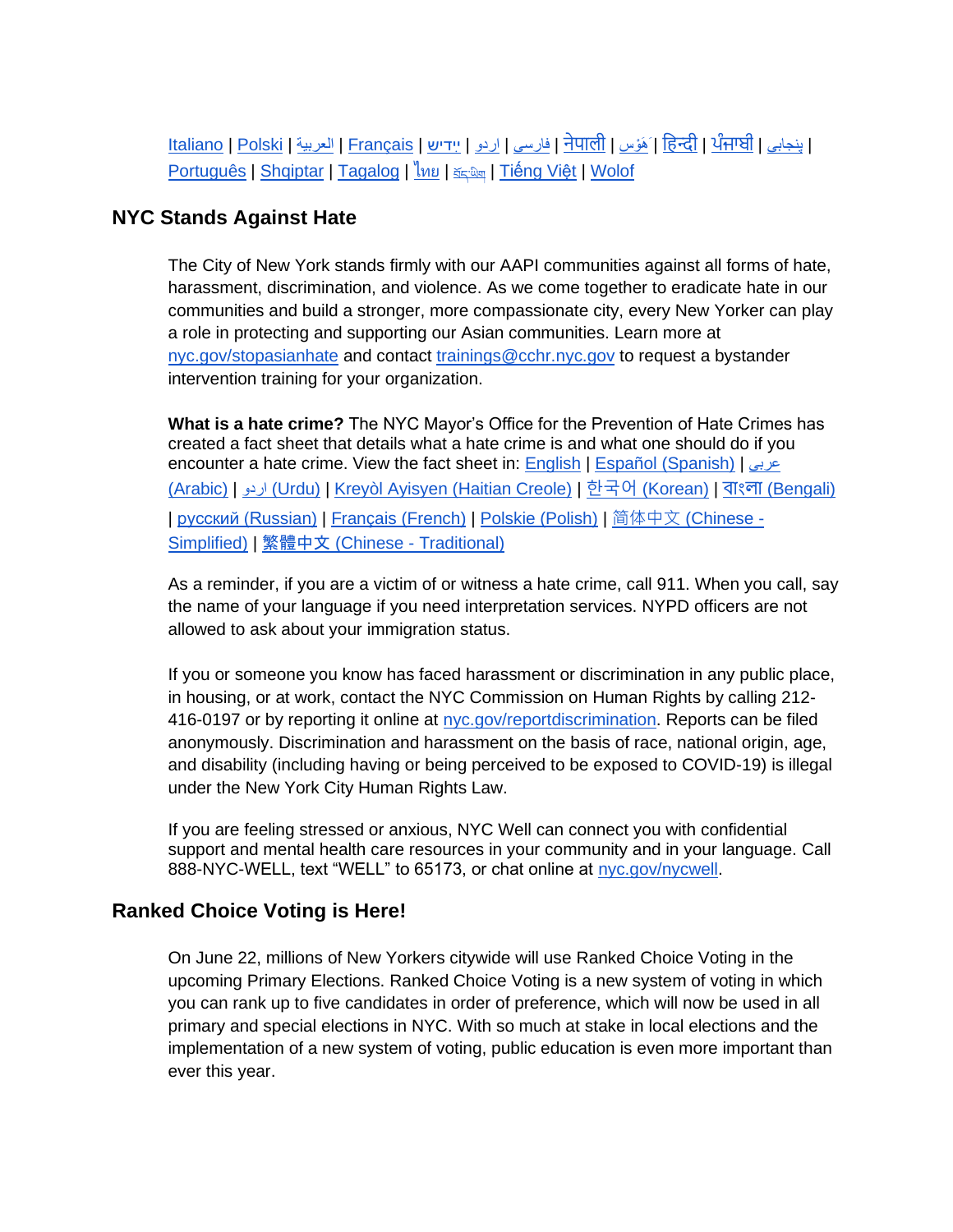**Help prepare NYC for our first citywide Ranked Choice Voting primary elections by sharing the resources in this [multilingual toolkit](https://docs.google.com/document/d/1D3MiV73hXFBoeGeDJCtg0tawZID9angGDoebUumlnFs/edit?usp=sharing) with your networks and on social media, and learn more about Ranked Choice Voting on the [NYC Campaign](http://www.nyccfb.info/nyc-votes/ranked-choice-voting/)  [Finance Board website.](http://www.nyccfb.info/nyc-votes/ranked-choice-voting/)**

Graphics, videos, and social media posts are available in **Spanish, Chinese, Bangla, and Korean**, with additional resources in 12 languages. <u>[English](http://www.nyccfb.info/nyc-votes/ranked-choice-voting/) | [Shqip](http://www.nyccfb.info/nyc-votes/ranked-choice-voting/albanian/) | [العربية](http://www.nyccfb.info/nyc-votes/ranked-choice-voting/arabic/) | বাংলা | [中文](http://www.nyccfb.info/nyc-votes/ranked-choice-voting/chinese/) | [Français](http://www.nyccfb.info/nyc-votes/ranked-choice-voting/french/) | [λληνικά](http://www.nyccfb.info/nyc-votes/ranked-choice-voting/greek/) | [Kreyòl Ayisyen](http://www.nyccfb.info/nyc-votes/ranked-choice-voting/haitian-creole/) | [Italiano](http://www.nyccfb.info/nyc-votes/ranked-choice-voting/italian/) |</u>

[한국어](http://www.nyccfb.info/nyc-votes/ranked-choice-voting/korean/) | <u>Polskie | [русский](http://www.nyccfb.info/nyc-votes/ranked-choice-voting/russian/) | [Español](http://www.nyccfb.info/nyc-votes/ranked-choice-voting/spanish/) | יردو | [יידיש](http://www.nyccfb.info/nyc-votes/ranked-choice-voting/yiddish/)</u>

New Yorkers are also invited to join a panel discussion, *Local Elections: How and Why to Vote*, hosted by DemocracyNYC, Women Creating Change, and the NYC Civic Engagement Commission on **April 14 at 1pm**. The event will feature MOIA Commissioner Bitta Mostofi, A Better New York (ABNY) CEO Melva Miller, Roshni Ahmed of Women for Afghan Women, and Lurie Daniel Favors of the City University of New York Medgar Evers College. Join for a celebration of women in civic leadership and a discussion on Ranked Choice Voting, local elections, and voting rights. Register today at [on.nyc.gov/LocalElectionsPanel,](http://on.nyc.gov/LocalElectionsPanel) and help promote the event with [these graphics.](https://www.dropbox.com/sh/pm2uu9ul4e836ni/AAAChQQSUev723K9D451wM3ia?dl=0)

# **Eviction Restrictions Protect Most Tenants from Eviction Through May 1**

Under the COVID-19 Emergency Eviction and Foreclosure Prevention Act, **some New Yorkers can be protected from evictions until at least May 1, 2021 if:**

- You have lost income during the COVID-19 pandemic or you are unable to find work
- You have had increased expenses during the COVID-19 pandemic
- Moving from your home would pose a hardship during the COVID-19 pandemic

To be protected under this law, you must sign a "Hardship Declaration" and deliver it to your landlord. If you do this, you cannot be evicted from your primary residence. Additionally, your landlord may not file a new case to evict you from your primary residence, unless you are causing a nuisance condition for other tenants or danger to the safety of others. You may proactively complete a Hardship Declaration even if there is no case pending against you. [The Hardship Declaration form is available in English](http://nycourts.gov/covid-eefpa.shtml)  [and Spanish here.](http://nycourts.gov/covid-eefpa.shtml)

For more information about how to access free legal services for tenants in New York City, or about your rights after May 1, contact the City's Tenant Helpline by calling 311 and saying "Tenant Helpline" or visit HRA's Office of Civil Justice's website at [nyc.gov/civiljustice.](http://www.nyc.gov/civiljustice)

# **How New Yorkers Can Apply for FEMA Funeral Assistance**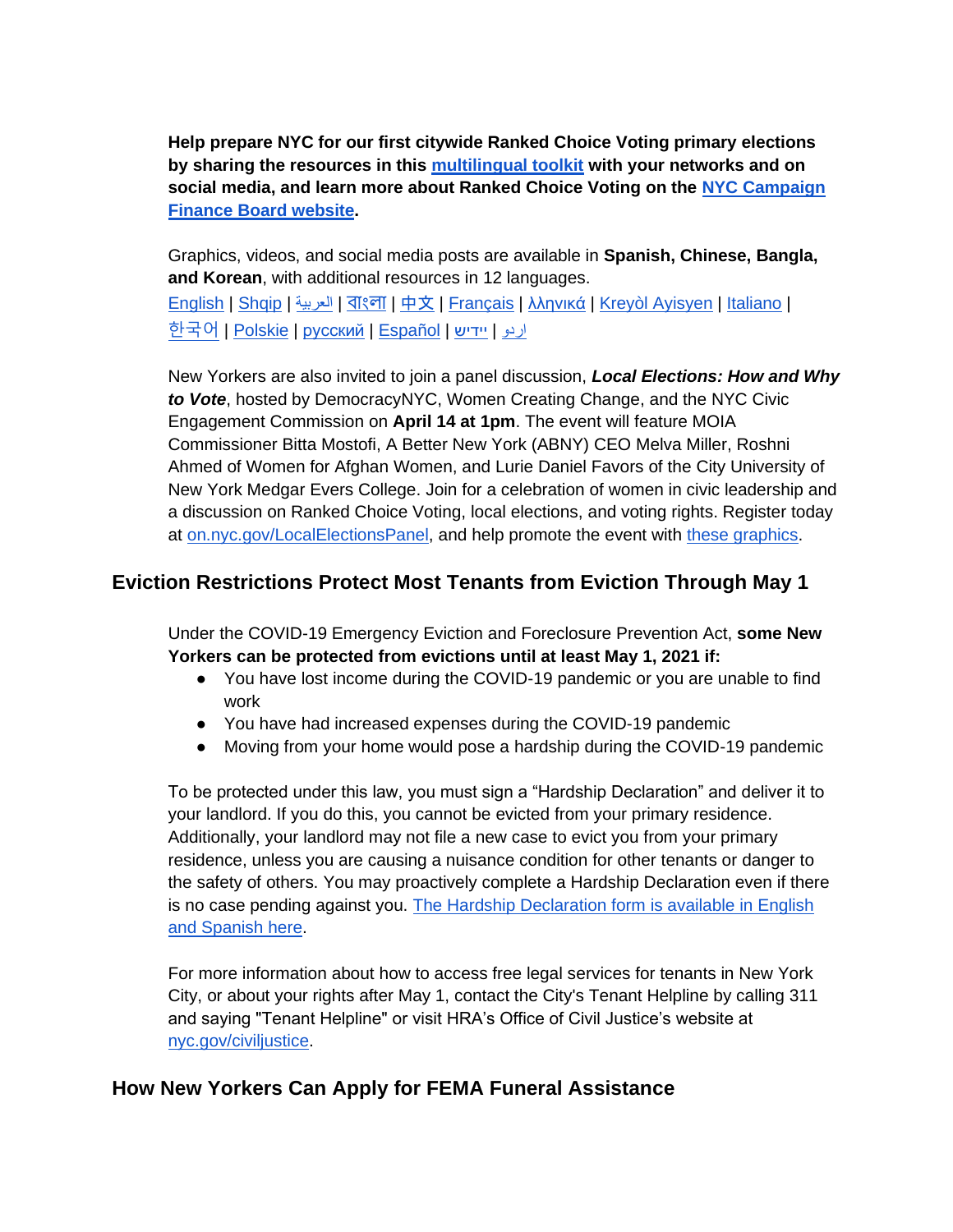[FEMA](https://www.fema.gov/disasters/coronavirus/economic/funeral-assistance) has announced it will begin accepting applications for a new funeral assistance program starting on April 12 through their dedicated call center.

COVID-19 Funeral Assistance Line Number: 844-684-6333 | TTY: 800-462-7585 Hours of Operation: Monday - Friday, 9 a.m. to 9 p.m. Eastern Time

To be eligible for funeral assistance: the death must have occurred in the United States; the death certificate must indicate the death was caused by COVID-19; and the person applying for funeral assistance must be a U.S. citizen, non-citizen national, or qualified immigrant who incurred funeral expenses after January 20, 2020. There is no immigration status restriction on the deceased person — you can seek support for funeral assistance for an undocumented family member so long as you meet the eligibility criteria.

View the FEMA webpage in: <u>[中文](https://www.fema.gov/zh-hans/disasters/coronavirus/economic/funeral-assistance) | [English](https://www.fema.gov/disasters/coronavirus/economic/funeral-assistance) | [Español](https://www.fema.gov/es/disasters/coronavirus/funeral-assistance) | [Kreyòl Ayisyen](https://www.fema.gov/ht/disasters/coronavirus/economic/funeral-assistance)</u> | [한국어](https://www.fema.gov/ko/disasters/coronavirus/economic/funeral-assistance) | <u>Tiếng</u> [Việt](https://www.fema.gov/vi/disasters/coronavirus/economic/funeral-assistance) | [Français](https://www.fema.gov/fr/disasters/coronavirus/economic/funeral-assistance) | [عربي](https://www.fema.gov/ar/disasters/coronavirus/economic/funeral-assistance) [|](https://www.fema.gov/hi/disasters/coronavirus/economic/funeral-assistance) [ह न्दी](https://www.fema.gov/hi/disasters/coronavirus/economic/funeral-assistance) [|](https://www.fema.gov/pt-br/disasters/coronavirus/economic/funeral-assistance) [Português](https://www.fema.gov/pt-br/disasters/coronavirus/economic/funeral-assistance) | [Pусский](https://www.fema.gov/ru/disasters/coronavirus/economic/funeral-assistance) | [Tagal](https://edit.fema.gov/tl/disasters/coronavirus/economic/funeral-assistance)[o](https://www.fema.gov/tl/disasters/coronavirus/economic/funeral-assistance)[g](https://edit.fema.gov/tl/disasters/coronavirus/economic/funeral-assistance)

#### **Applications Open for Shuttered Venue Operators Grants**

New financial support has arrived for the operators of venues that have had to close during the pandemic. As of April 8, applications are now open for the Shuttered Venue Operators Grant.

Eligible applicants may qualify for grants equal to 45% of their gross earned revenue, up to \$10 million. Eligible New Yorkers are urged to apply as soon as possible. [Submit your](http://svograntportal.sba.gov/s/)  [application here.](http://svograntportal.sba.gov/s/)

The City also offers application assistance for business owners that need support. Request assistance, learn about upcoming webinars, and more a[t](http://nyc.gov/curtainsupnyc) [nyc.gov/curtainsupnyc.](http://nyc.gov/curtainsupnyc)

### **Job Alert: Apply for City Cleanup Corps, Vaccine Corps & Other Positions**

New jobs with the City are opening for New Yorkers, including thousands of positions with the recently launched City Cleanup Corps, the Vaccine for All Corps, and other agencies.

The City Cleanup Corps is hiring 10,000 New Yorkers for beautification across the city: wiping away graffiti, power washing sidewalks, creating community murals, tending to community gardens, beautifying public spaces, and working with community organizations to clean their neighborhoods. Visit [nyc.gov/ccc](http://nyc.gov/ccc) to learn more and apply today.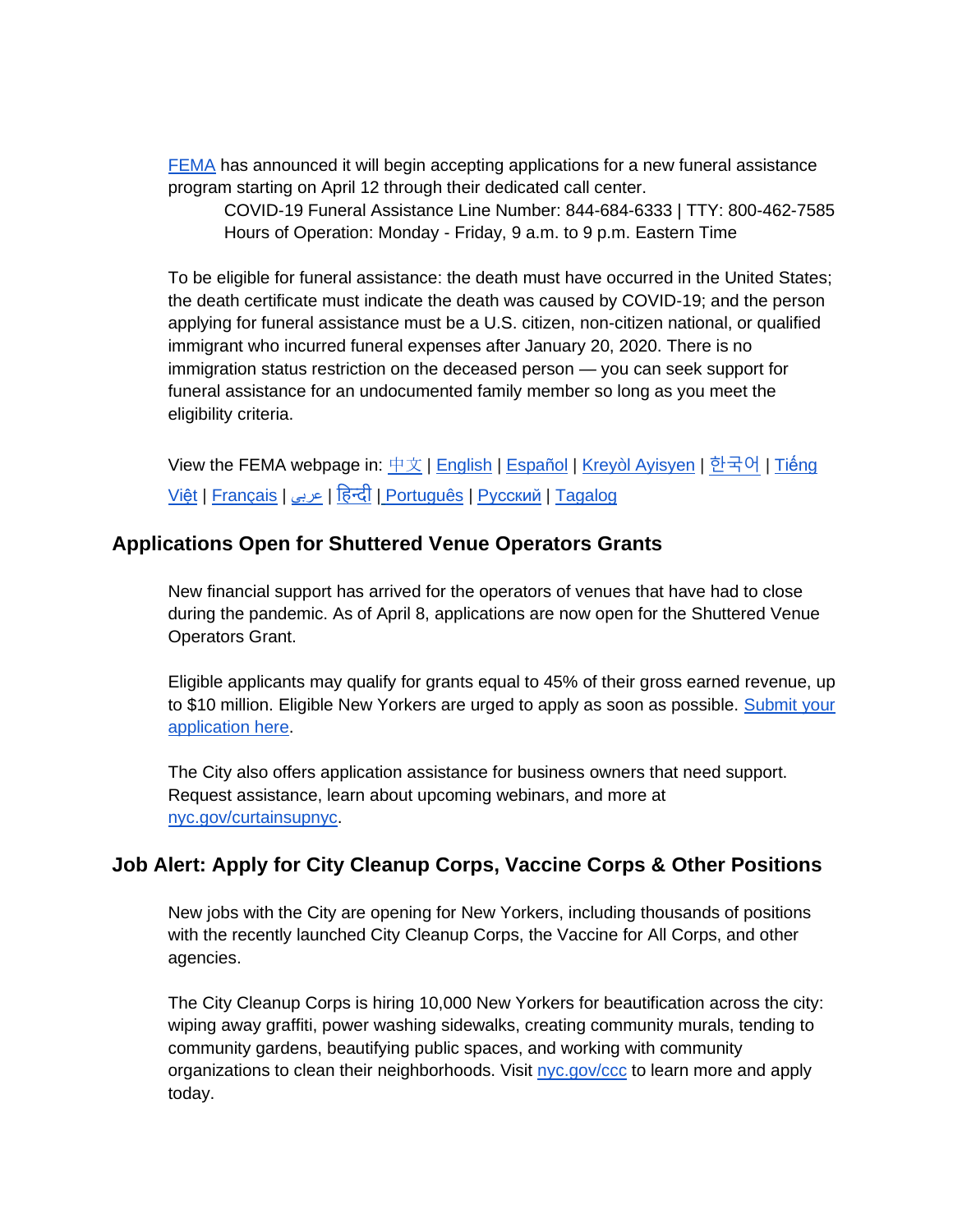The City also aims to hire 2,000 New Yorkers to work on City-run vaccination efforts as part of the Vaccine for All Corps. No healthcare experience is required for many positions, which include roles in site management, operations, and client services, in addition to clinical roles. To learn more and apply, please visit [nyc.gov/vaccinejobs.](http://nyc.gov/vaccinejobs)

For more information on employment opportunities, visit [working.nyc.gov.](https://working.nyc.gov/)

## **We Speak NYC's Sixth Cycle of Online Classes Start May 2**

The Mayor's Office of Immigrant Affairs' [We Speak NYC](http://nyc.gov/learnenglish) program, a free English language learning program, is continuing to offer online conversation classes. The next cycle of classes begins on May 2, and New Yorkers can sign up at [nyc.gov/learnenglish.](https://wespeaknyc.cityofnewyork.us/wsnyc-online-classes/)

Classes are led by trained facilitators and encourage learner participation, providing a safe space for participants to practice their English conversation skills and make mistakes, be part of an online community and safely meet new people, and learn about NYC resources. Classes are intended for intermediate English language learners. New Yorkers can sign up for a class, get reminders, and other educational materials at [nyc.gov/learnenglish.](http://nyc.gov/learnenglish)

**Download We Speak NYC flyers:** [English](https://drive.google.com/file/d/1JuZUFlTwamp5szwBUqmXAgoOUtaEbczv/view?usp=sharing) | [العربية](https://drive.google.com/file/d/1AKDjL_tAlq-OuiVyh9HpFncXcFfRPIfS/view?usp=sharing) | [বাঙালি](https://drive.google.com/file/d/1bcFkjH3-OmOKVPZlg89hf04-Up4KXdki/view?usp=sharing) | [简](https://drive.google.com/file/d/1icUVZZW4mSwYcTkUshAISoQ5MaUtrFEu/view?usp=sharing)[体中文](https://drive.google.com/file/d/1icUVZZW4mSwYcTkUshAISoQ5MaUtrFEu/view?usp=sharing) | [Français](https://drive.google.com/file/d/1Q8QsaEAWw99Erl2NNQ3ZBrJuL7muB-Qe/view?usp=sharing) | [Kreyòl](https://drive.google.com/file/d/1xgAkW7dI0r3lmOfIJE7TBTOeU8KZGdjW/view?usp=sharing)  [Ayisyen](https://drive.google.com/file/d/1xgAkW7dI0r3lmOfIJE7TBTOeU8KZGdjW/view?usp=sharing) | [Español](https://drive.google.com/file/d/18OXo34e9CTCuZfCF79k4sgg7UGTNfJti/view?usp=sharing) 

# **Immigration Policy Developments**

### **Progress on New Immigration Legislation, But No New Applications Yet**

There's been exciting news in national immigration policy: the House of Representatives recently passed two major bills that would expand pathways to legal status and citizenship for millions of immigrants across the country, and has introduced several other major bills; and the Department of Homeland Security designated new countries for Temporary Protected Status.

First, the House passed the **American Dream and Promise Act**, which would create pathways to citizenship for Dreamers, TPS and DED recipients (~4.4 million people).

*Mayor's Office of Immigrant Affairs Commissioner Bitta Mostofi [said:](https://www1.nyc.gov/site/immigrants/about/press-releases/20210319-statement-from-commissioner-bitta-mostofi.page) "This critical legislation will help make families whole and provide the protection and stability that they need to fully participate in their communities — which in turn*  will help ensure a complete recovery from the pandemic. While we applaud the *House on this important victory, we also recognize this is a first step. Congress*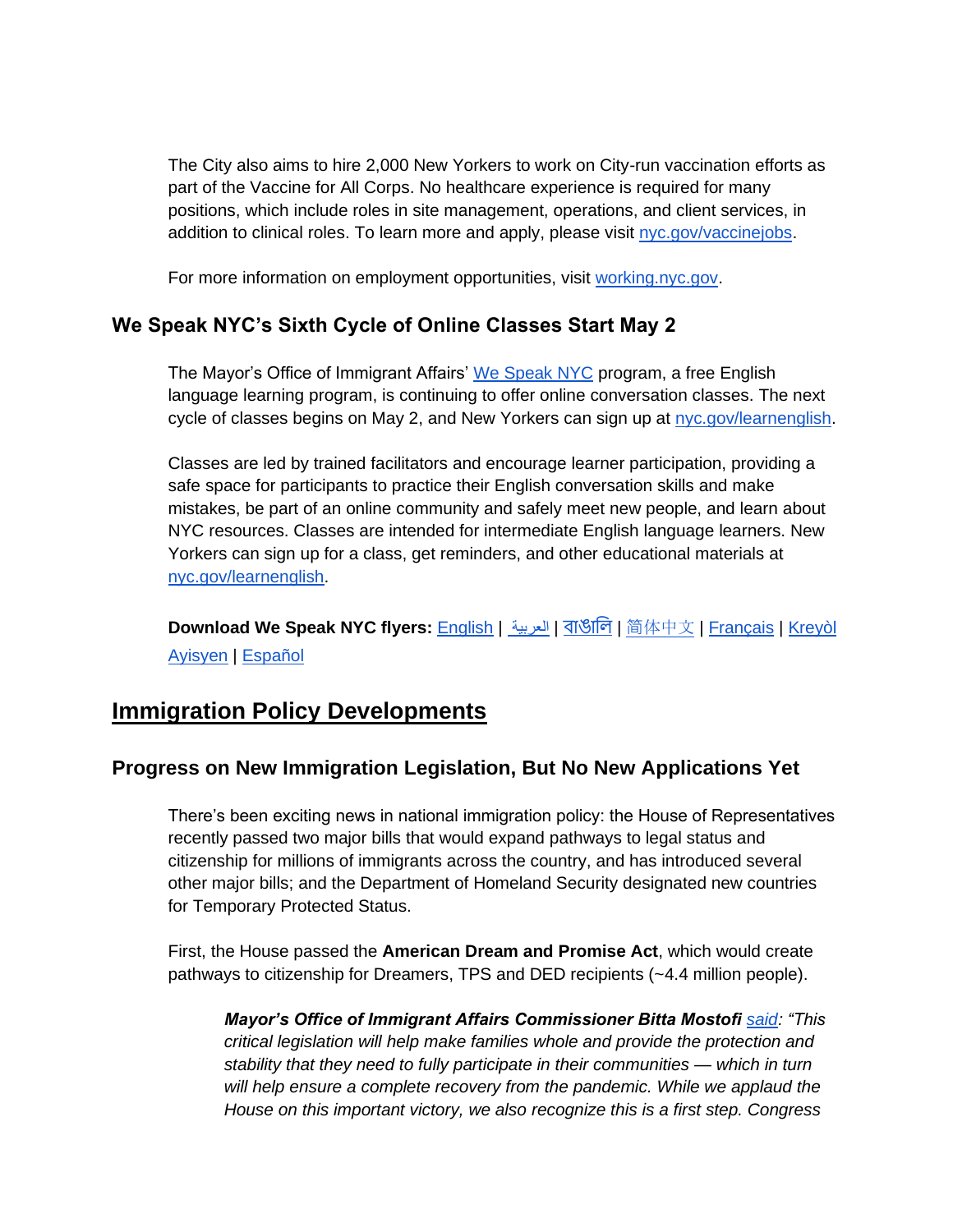*must continue this work to create truly just and inclusive pathways to citizenship for all immigrants, including those who have been marginalized by an unfair criminal legal system."*

As DACA recipients eagerly await updates on the new federal bills working their way through Congress that could grant them permanent status, now is the time to show our support for Dreamers and urge Congress to pass these important protections.

DACA recipients strengthen the social and institutional fabric of our cities. Cities for Action, which represents nearly 200 U.S. mayors and county executives who advocate for pro-immigrant and inclusive policies and programs that strengthen communities and families, has created a new [#CitiesForDACA video series](https://www.youtube.com/channel/UCGOhu6ldBqJSIb7gY97sV4g/playlists) with interviews and testimony from DACA recipients across the country making positive changes in their community. Learn more and share the videos on social media: [citiesforaction.us/citiesfordaca.](https://www.citiesforaction.us/citiesfordaca)

The House also passed the **Farm Workforce Modernization Act**, which would create pathways to legal status and offer new protections for immigrant agricultural workers (~1 million people). Now, these bills must be taken up and passed by the Senate before the President can sign them into law.

Additionally, there are several other important immigration bills in the works:

The **New Deal for New Americans Act** would reduce barriers to naturalization and better coordinate the integration of immigrants into civic life across all levels of government.

The **Citizenship for Essential Workers Act** would recognize the critical role immigrants have played as essential workers during the pandemic by creating a pathway to citizenship for approximately 5 million undocumented immigrants working in essential roles.

The **U.S. Citizenship Act of 2021** would reform the immigration system to be fairer and more humane, including creating a pathway to citizenship for all undocumented immigrants (approximately 11 million), most of whom have been long-standing, essential members of our communities. This comprehensive bill also includes key provisions of the **New Deal for New Americans Ac**t and the **No Ban Act**, a bill that would closing the gap in existing laws that allowed for the Trump administration's racist Muslim and African travel ban.

Finally, this past month the **Department of Homeland Security [designated](https://www.dhs.gov/news/2021/03/08/secretary-mayorkas-designates-venezuela-temporary-protected-status-18-months) Venezuela for Temporary Protected Status for 18 months** (effective March 9, 2021 through September 9, 2022), **and also [designated](https://www.dhs.gov/news/2021/03/12/secretary-mayorkas-designates-burma-temporary-protected-status) Myanmar (Burma) for Temporary**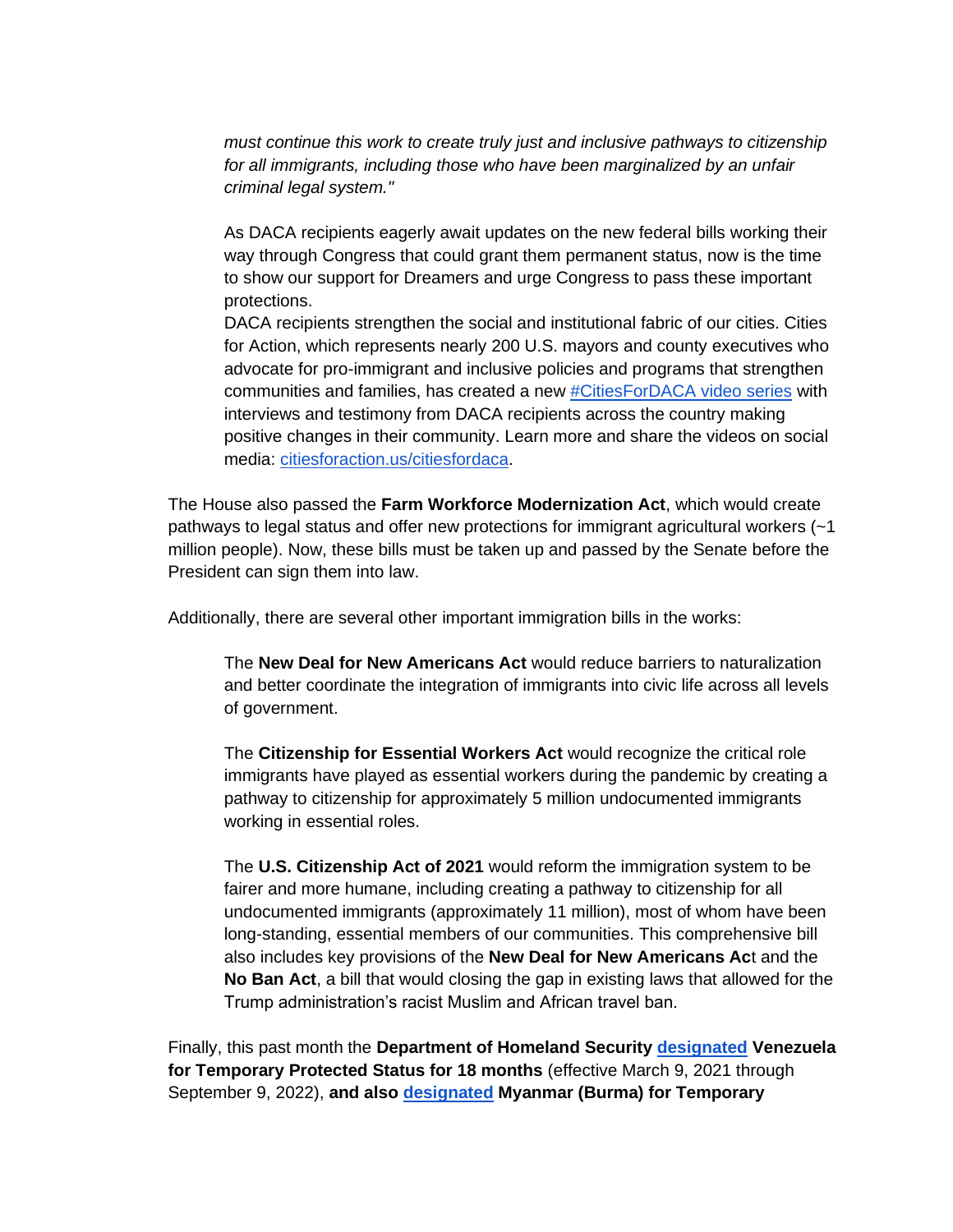**Protected Status for 18 months** (effective March 11, 2021 through September 12, 2021). [English language flyer,](https://www1.nyc.gov/assets/immigrants/downloads/pdf/venezuela_tps.pdf) [Spanish language flyer,](https://www1.nyc.gov/assets/immigrants/downloads/pdf/venezuela_tps_spanish.pdf) and [Spanish language graphics](https://drive.google.com/drive/folders/1rc2Whr7EVx73b-P4UylIScewr5jFwUvB?usp=sharing) are available for promoting the change to Venezuela's status. [English language graphics](https://drive.google.com/drive/folders/1H8yGau-icKdacyuszP855J7OSjPGYxGI?usp=sharing) promoting both Myanmar (Burma) and Venezuela are also available.

While MOIA, alongside cities and counties across the country through [Cities for Action,](https://www.citiesforaction.us/vision) celebrates the unveiling of several new and re-introduced federal immigration bills that build towards inclusive and humane immigration reform, **it's important for immigrant communities to know: there has not yet been any change in law, which means there is no new visa or application to fill out.** 

**Read and [share MOIA Commissioner Bitta Mostofi's recent column with this](https://nycimmigrants.medium.com/positive-immigration-developments-but-no-new-immigration-programs-to-apply-for-yet-c663692bbb4c)  [message translated into 10 languages.](https://nycimmigrants.medium.com/positive-immigration-developments-but-no-new-immigration-programs-to-apply-for-yet-c663692bbb4c)** 

To connect with City-funded, free and safe immigration legal help and to learn more, New Yorkers can call ActionNYC at 1-800-354-0365, Monday through Friday from 9 a.m. to 6 p.m.

Beware of scams. To report immigration fraud, call the New York State Office for New Americans Hotline at 1-800-566-7636.

[Learn more](https://www1.nyc.gov/site/immigrants/help/legal-services/avoid-fraud.page) about how you can avoid being a victim of immigration fraud in: [English](https://www1.nyc.gov/assets/immigrants/downloads/pdf/fraud-flyer.pdf) | [العربية](https://www1.nyc.gov/assets/immigrants/downloads/pdf/Fraud-Flyer-Arabic.pdf) | [বাঙালি](https://www1.nyc.gov/assets/immigrants/downloads/pdf/Fraud-Flyer-Bengali.pdf) | [简](https://www1.nyc.gov/assets/immigrants/downloads/pdf/Fraud-Flyer-Chinese-Simplified.pdf)[体中文](https://www1.nyc.gov/assets/immigrants/downloads/pdf/Fraud-Flyer-Chinese-Simplified.pdf) | [繁體中文](https://www1.nyc.gov/assets/immigrants/downloads/pdf/Fraud-Flyer-Chinese-Traditional.pdf) | [فار](https://www1.nyc.gov/assets/immigrants/downloads/pdf/Fraud-Flyer-Farsi.pdf) | [Français](https://www1.nyc.gov/assets/immigrants/downloads/pdf/Fraud-Flyer-French.pdf) | [Kreyòl Ayisyen](https://www1.nyc.gov/assets/immigrants/downloads/pdf/Fraud-Flyer-Haitian-Creole.pdf) | [한국어](https://www1.nyc.gov/assets/immigrants/downloads/pdf/Fraud-Flyer-Korean.pdf) | <u>[नेपाली](https://www1.nyc.gov/assets/immigrants/downloads/pdf/Fraud-Flyer-Nepali.pdf) | [Polskie](https://www1.nyc.gov/assets/immigrants/downloads/pdf/Fraud-Flyer-Polish.pdf) | [Português](https://www1.nyc.gov/assets/immigrants/downloads/pdf/Fraud-Flyer-Portuguese.pdf) | [ਪੰਜਾਬੀ](https://www1.nyc.gov/assets/immigrants/downloads/pdf/Fraud-Flyer-Punjabi.pdf) | Русский | [Español](https://www1.nyc.gov/assets/immigrants/downloads/pdf/Fraud-Flyer-Spanish.pdf) | [Tagalog](https://www1.nyc.gov/assets/immigrants/downloads/pdf/Fraud-Flyer-Tagalog.pdf) | ﷺ [اردو](https://www1.nyc.gov/assets/immigrants/downloads/pdf/Fraud-Flyer-Urdu.pdf)</u>

# **The Trump Administration's Public Charge Rule Has Ended**

Last month, immigrant New Yorkers and immigrant communities across the country won a major victory. As of March 9, 2021, the Trump administration's public charge rule — a policy which made immigrants question their use of public benefits due to immigration concerns — is over. The U.S. Department of Homeland Security has [stopped](https://public-inspection.federalregister.gov/2021-05357.pdf) the Trump administration's public charge rule permanently and will follow the policies previously in place.

**New Yorkers should continue to get the care and support they need without fear. Many city services and public services are available to all New Yorkers no matter their immigration status. Call ActionNYC at 1-800-354-0365 and say "public charge" if you have questions about the end of public charge and what it means for you. For more information,** visit [nyc.gov/immigrant.](https://www1.nyc.gov/site/immigrants/help/legal-services/public-charge.page)

*Mayor's Office of Immigrant Affairs Commissioner Bitta Mostofi [said:](https://www1.nyc.gov/office-of-the-mayor/news/174-21/statements-mayor-de-blasio-officials-end-trump-administration-s-public-charge-rule) "The Biden administration rightly recognized the devastating impact of this unconscionable Trump*